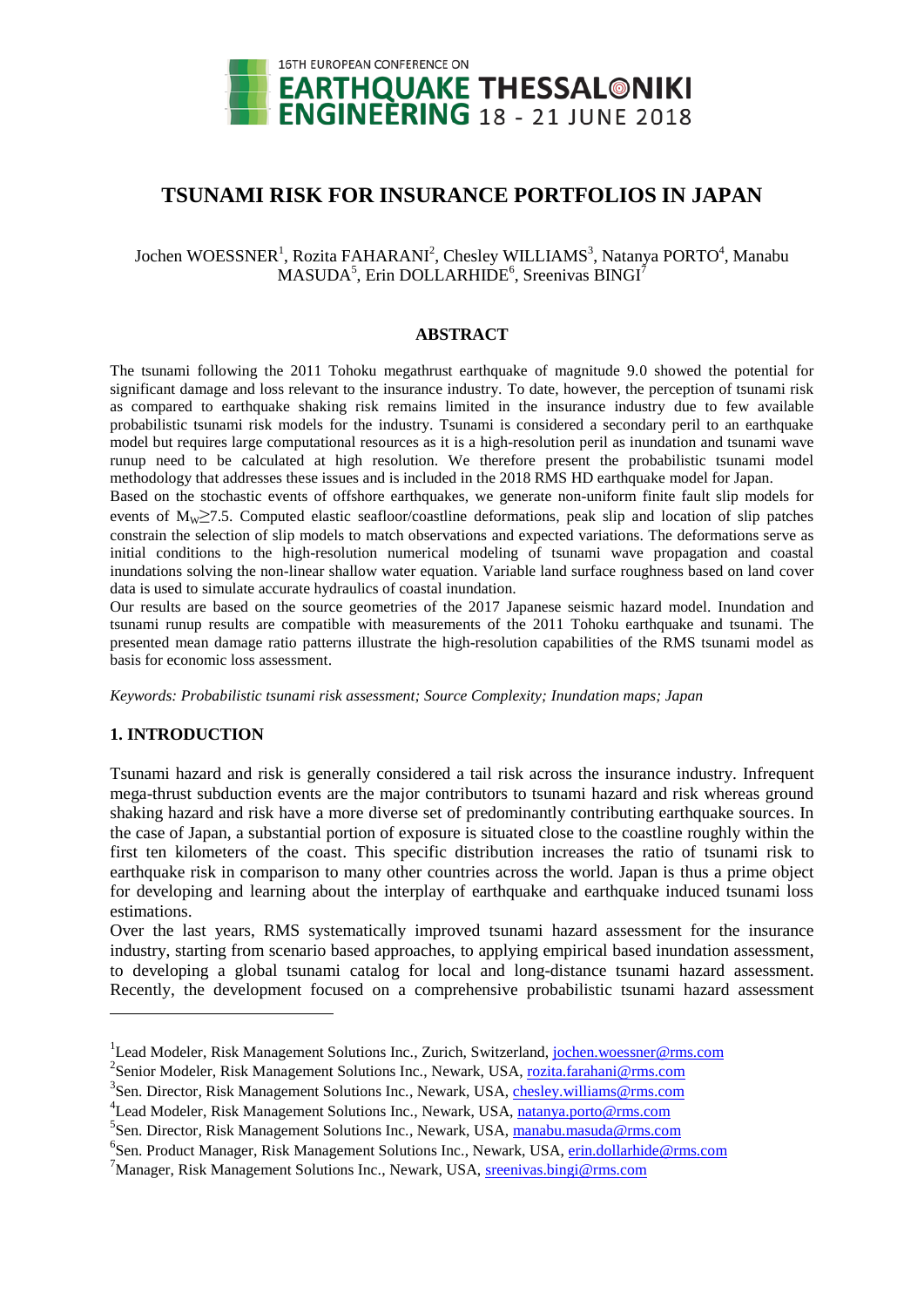(PTHA) for local tsunami sources. The innovation for the insurance industry is a deeply science-based perspective on tsunami risk embracing the uncertainty in tsunami generation due to the variability of possible rupture scenarios on causative offshore faults and subduction interfaces. The rupture variability is integrated statistically by non-uniform slip distributions, or more correctly, finite fault slip distributions. To date, we limit the input to tsunami generation to the final slip distribution, acknowledging however that the temporal evolution of slip on the rupture plane can play a strong role when the initial tsunami waves are generated (Goda et al., 2017).

In this application for Japan, we develop a risk-targeted PTHA utilizing the defined sources as provided by the Headquarters for Earthquake Research Promotion (HERP). For each source hosting  $M_{\text{W}}$  27.5 events, a set of non-uniform slip distributions for subduction interface and intraslab sources along the Nankai trough, the Sagami trough, and the Japan trench along the Japanese east coast are generated. The set of sources also includes events along the outer rise of the Japan trench and in the Japanese sea as defined in the National Seismic Hazard project 2017. The fault surfaces are discretized using Delaunay triangulation and a triangular elastic dislocation model is used to model the seafloor/coastline uplift and subsidence. The seafloor/coastline deformations are input to a highresolution numerical model to calculate the tsunami wave propagation and coastal inundations. Tsunami inundation and hazard maps are developed for the entire coast of Japan and are convolved with the RMS exposure, vulnerability and financial model to calculated mean damage ratios and economic losses.

We provide details about the earthquake sources generation, the deformation modeling, inundation maps and mean damage ratios and explain the performance of the approach by comparisons in particular to the observed data of the 2011 Tohoku data, putting the work in perspective to similar works for Japan.

# **2. METHOD**

Probabilistic Tsunami Hazard Assessment combines, similar to Probabilistic Seismic Hazard Assessment (PSHA), a set of individual components that are essential to estimate exceedance probabilities of an intensity parameter within a given time frame, such as exceedance probabilities of tsunami runup heights or maximum inundation levels within a given period. In short, there are four major components to generate a PTHA [\(Figure 1\)](#page-2-0):

- 1. Prepare an earthquake source model that defines the fault geometries, the magnitudes, and the annual rate of occurrence of the events;
- 2. Prepare an earthquake rupture model that defines how, for a given fault geometry and magnitude the slip is distributed across the fault plane;
- 3. Calculate the (elastic) dislocation in the study area and in particular across the rupture area as input for the initial tsunami wave calculation
- 4. Model the tsunami wave propagation across the sea, tsunami runup and inundation on the coast.
- 5. Combine the inundation results with the exposure, vulnerability, and financial model to estimate financial losses.

Each of these components has its range of possible solutions, in particular, the definition of earthquake sources is non-unique and needs to be treated in a probabilistic sense.

The RMS tsunami modeling strategy has evolved over the recent years to move from a scenario based approach to a probabilistic approach. While the first models were including a limited set of sources and solutions, the tsunami model for Japan now includes a comprehensive yet not exhaustive set of tsunami solutions with a specific focus on modelling the variability of possible slip distributions.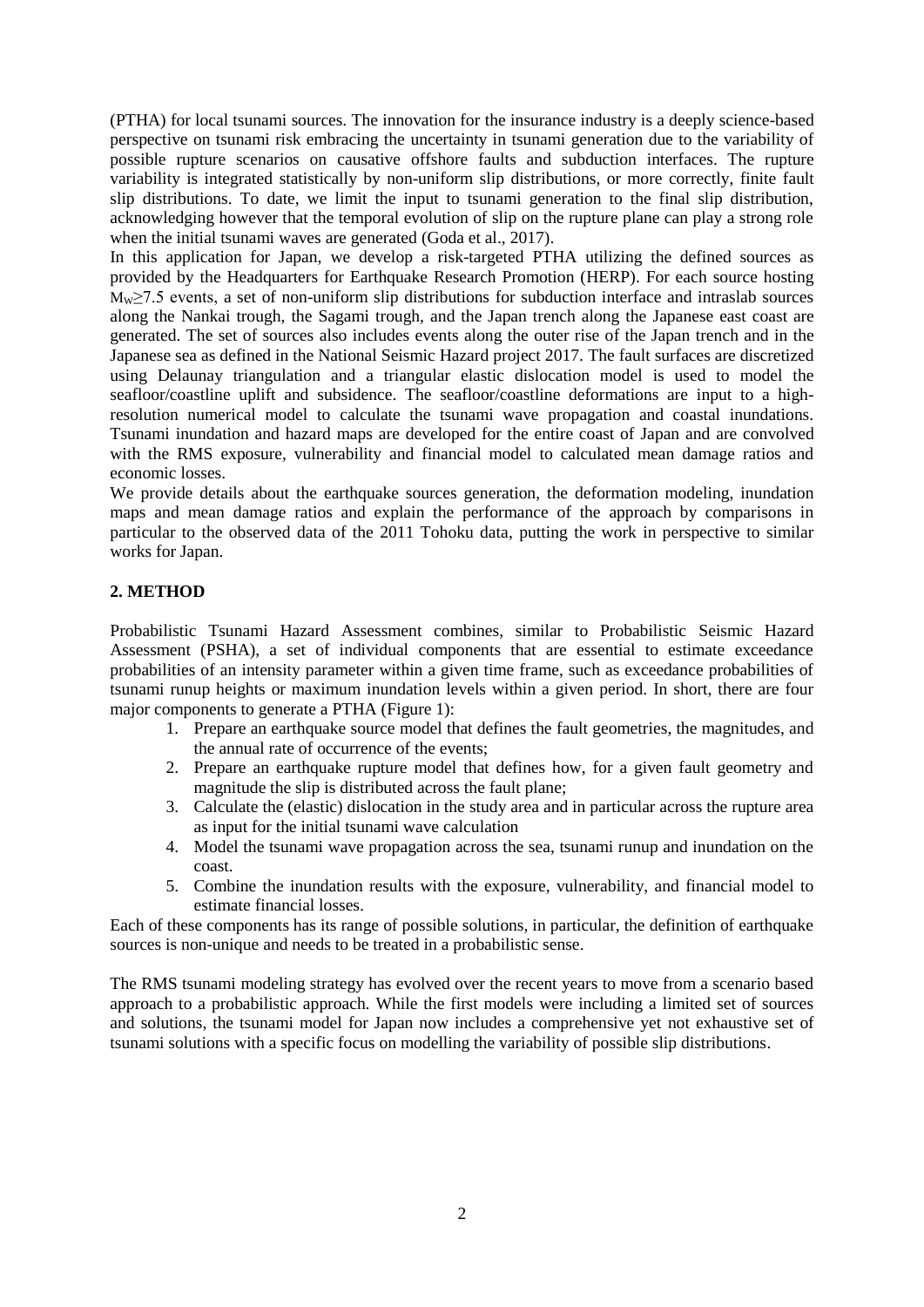

<span id="page-2-0"></span>Figure 1. Schematic procedure for a Probabilistic Tsunami Hazard Assessment (PTHA). Figure adapted and modified from (Goda and Abilova, 2016).

#### *2.1 Source and Deformation Modeling*

Earthquake ruptures along faults in the oceanic crust can cause significant vertical and lateral displacement of the ocean floor. These ruptures are located on the primary interface, however, the rupture can potentially continue/trigger ruptures on splay faults in the accretion wedge in the continental plate above the subducting interface. In general, thrust events are generating tsunamis, however, normal faulting events in the outer rise of the subduction plate can also cause tsunamis.

Recent studies have shown that fault geometry and details of the slip distribution have significant impact on initial tsunami wave heights, run-up and inundation along the coastal areas, besides the influence and effects of the bathymetry, topography, friction and so on (Davies et al. 2015, Goda et al. 2014, Horspool et al. 2014, LeVeque et al. 2016, Melgar et al. 2016, Selva et al. 2016, Wang et al. 2013, Witter et al. 2011).

Based on this evidence, RMS uses the following steps to model ruptures of earthquakes:

- 1) Define triangulated surface from the event geometry,
- 2) Model a set of finite fault slip distributions,
- 3) Calculate deformation along coastline and in the source region,
- 4) Select events according to maximum slip, location of slip on rupture plane, deformation along coastline and in source region.

The spatial complexity of slip, albeit being unquestionable, is physically not entirely understood. The finite-fault slip models reveal many features that, however, can be described stochastically. Several methods have been proposed to characterize the heterogeneous nature of fault slip (Mai and Beroza 2002, Somerville et al. 1999). The method by Mai and Beroza (2002) has found the most applications: as basis to simulate ground motions, for testing correlations of slip and stress patterns along faults (Woessner et al., 2006), and most importantly here to characterize slip distributions for great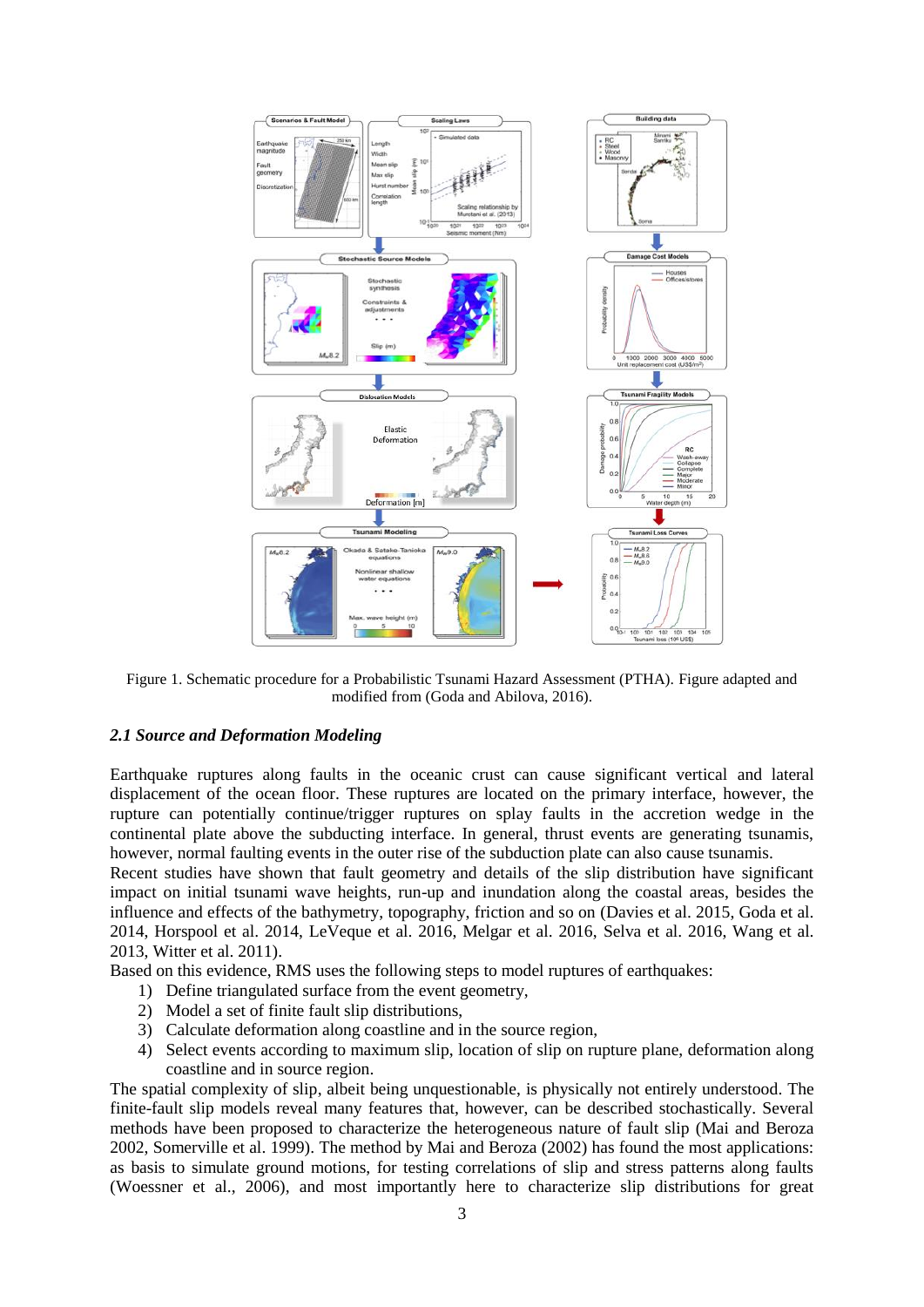earthquakes, such as the Tohoku 2011 M9-type event (Goda 2015, Goda et al. 2014). The ideas of Mai and Beroza (2002) have been further developed to generate static slip generation on arbitrarily complex faults using the Karhunen-Loève expansion (LeVeque et al., 2016). This has been expanded and tested for Cascadia subduction events (Melgar et al., 2016).

We apply the approach proposed by Melgar et al. (2016) to account for the complex structure of the subduction interfaces along the eastern coast of Japan. While we believe that other method are similarly viable (Goda et al., 2017), our choice considers the synchronized use of triangulated surfaces for slip modeling and elastic dislocation calculation (Meade, 2007). Details of the slip model generation method are outlined in Melgar et al. (2016). In the next paragraphs, we focus on the implementation steps to set up a comprehensive set of tsunami sources.

The geometry and magnitudes of the tsunami sources are derived from the set of sources (Figure 2) that are provided by HERP through the Japan Seismic Hazard Information Stations (http://www.jshis.bosai.go.jp/map/JSHIS2/download.html?lang=en). The sources are assigned a moment magnitude as used in the HERP seismic hazard model which we enhanced by adding simple magnitude uncertainty with  $M_w \pm 0.1$  and  $M_w \pm 0.2$  and a weighting scheme with weight of 0.1, 0.2 and 0.4 to sample uncertainties. Thereafter, between 100-500 finite fault slip models are generated. While all these models are viable solutions, not all of those models are either physically possible nor are all prone to generate tsunamis. The method primarily preserves the stochastic properties of the distribution of slip patches, while it does not consider physical constraints. The stochastic properties constrain the ratio of patches with small slip values to patches with large slip values and their spatial correlation.



Figure 2. Location of tsunamogenic earthquake sources for the RMS Japan PTHA model. Colours differentiate large subduction interface events (red) and other offshore events that are assumed to generate tsunamis (yellow).

It is therefore necessary to define a set of criteria to ensure that the ruptures generate a tsunami. These criteria need to consider the size and distribution of slip, but also resulting deformation. Thus, for each slip model, the elastic deformation of the seafloor in the source area and along the Japanese coastline is calculated. Slip models are then selected using a combination of criteria on the maximum slip, location of slip on rupture plane, deformation along the coastline and in the source region. For example, the maximum slip on the fault plane depends on the event magnitude; RMS uses a limit for maximum slip of M9-type events constrained to 55m not to generate unrealistic initial tsunami waves. Subsidence and uplift along the coastline is limited to a range of  $\pm 10$  meters for the largest events on the Nankai trough where independent terrace uplift data is able to constrain this, however, for events such as the Tohoku 2011 event that occur on the Japan trench, these limits are smaller as the subduction interface is at larger distances to the coastline. In terms of slip distribution, more than twothirds of the total slip is required to occur in the upper section of the fault plane. Given the assumption that only events with  $M_W \ge 7.5$  generate tsunamis considered to be significant also in terms of losses as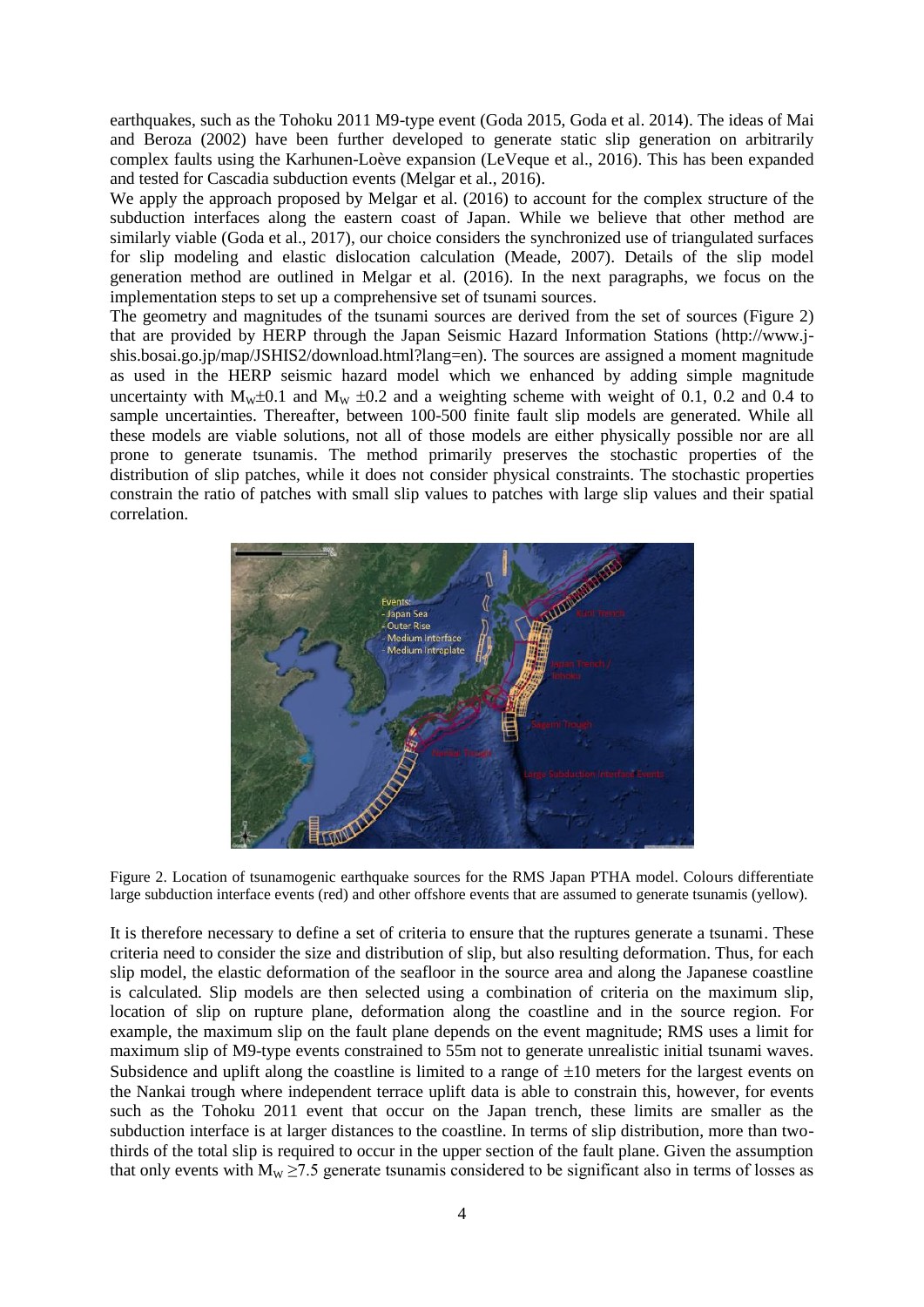well as the number of sources defined by the 2017 National seismic hazard map, 766 tsunamis are considered in this tsunami hazard assessment.

It is important to note the difference between a general risk-targeted tsunami model and a risk-targeted tsunami model for the insurance industry. The latter starts from a stochastic event set optimized to accurately assess risk given the country-wide exposure distribution, population density can be considered a proxy for this. Thus the total rate, also for the entire earthquake rate set, is reduced as non-loss causing earthquake and earthquake induced tsunamis are not considered. The interest is focused on events and tsunamis that cause substantial economic loss. Therefore, tsunamis in this manuscript are defined as tsunamis that cause substantial economic losses.

Earthquakes that generate tsunamis causing substantial losses in addition to those generated from ground shaking are certainly less frequent than earthquakes that generate loss by ground shaking only. In our model, this is visible in the cumulative frequency magnitude distribution when selecting the rates of those events that cause a tsunami [\(Figure 3,](#page-4-0) blue line, TI Tsunami) as compared to when not [\(Figure 3,](#page-4-0) red line, TI ALL). The TI ALL curve is the rate for the time-independent RMS model of all stochastic events with events not causing ground shaking based economic losses removed; thus the rate is smaller when compared to any version of the earthquake catalog provided by the Japanese Meteorological Agency (declustered or not). From [Figure 3,](#page-4-0) it is also evident that the percentage of  $M_W = 7.5$  type events are less likely to generate a loss causing tsunami as compared to an  $M_W = 8.4$ type event. The RMS model includes the assumption that all offshore events with  $M_W \ge 8.6$  cause significant loss which is why the two curves then overlay.

In terms of average return periods, earthquakes with  $M_w \ge 7.5$  occur about every 2.3years, while loss causing tsunamis due to events with  $M_W \ge 7.5$  occur every 15.3 years on average. For  $M_W \ge 8$  these recurrence periods are 9.0y vs. 24.2y and for  $M_W \ge 8.5$  these are 98.9y vs 114.8y. For  $M_W \ge 8.6$ , this equals out as designed in our model definition.



<span id="page-4-0"></span>Figure 3. Cumulative magnitude frequency distribution of the RMS Japan time-independent model for tsunami generating events (TI Tsunami, blue) and entire earthquake model (TI ALL, red).

[Figure 4](#page-5-0) displays three solutions for an M9 type earthquake on the Tohoku source as defined by HERP. The non-uniform slip distributions display a variety of possible scenarios with high-slip concentrations to the south, in the center or to the north. Deformation just on top of the rupture plane reach slightly more than 12m, generating initial water column uplift of about the same level. Subsidence along the coast reach peak values above 5m which is larger than what has been observed in the GPS-observations of the 2011 Tohoku event. It needs to be noted that the purely elastic deformation may overestimate the actual measured deformation values as crustal deformation is not acting purely elastically and thus deformation tends to be smaller in reality.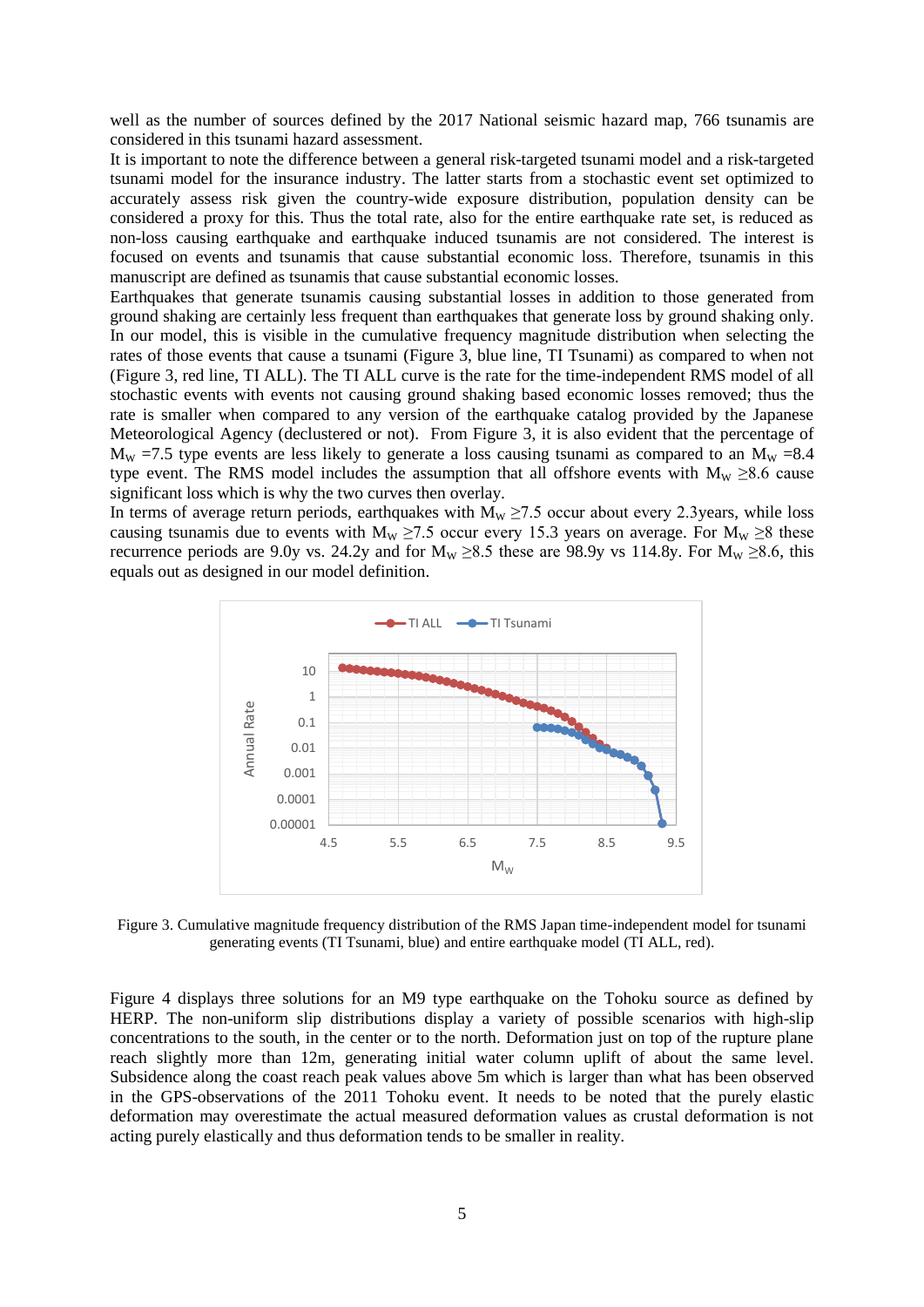

Slip distribution

<span id="page-5-0"></span>Figure 4. (Bottom row) Scenario slip distributions for the M9-type Tohoku sources. (Top row) Vertical elastic deformation pattern corresponding to the slip distributions below.

#### *2.2 Tsunami Modeling*

#### *2.2.1 Wave Model*

Hydrodynamic characteristics of tsunami waves are influenced by the initial tsunami waveforms as well as the surrounding bathymetric and topographic profiles. To accurately model the variations of tsunami height and length during wave propagation and coastal inundation, we solve the nonlinear shallow water equations using finite volume numerical method. To accelerate the comprehensive computational efforts, parallel computation on Graphic Processing Units (GPUs) was implemented.

Three levels of nested grids with different resolutions are used to perform the numerical modeling and capture the coastal processes including wave reflection, diffraction, and refraction: Great Japan Grid of relatively coarse  $(\sim 1 \text{km})$  resolution (Low resolution grid), 15 grids of intermediate  $(\sim 450 \text{m})$ resolution (intermediate grid), and 118 grids of fine (~50m) resolution (High resolution grid). The great Japan grid (low resolution grid) of ~1km grid is derived from GEBCO, 2014 gridded bathymetric data sets that include global terrain models for ocean and land (Sandwell et al. 2002). 15 grids of intermediate  $(-450m)$  resolution and 118 grids of fine  $(-50m)$  resolution are resampled from Japan Cabinet Office elevation data (source: Japan Cabinet Office). The grids and the model output of wave elevations are referenced to mean sea level.

The bathymetric/topographic computational grids are adjusted for each of the 766 stochastic tsunamogenic earthquakes to account for the seafloor/land deformation. For each event, the fault surface is discretized by Delaunay triangles and the initial deformation of seafloor and coastal land is computed using the triangular dislocation model (Meade, 2007). Then the vertical deformation values (including subsidence and uplift) are added to the bathymetric and topographic elevation values. The low resolution, intermediate, and high resolution grids interact with each other by passing boundary conditions between nodes along the intersecting boundaries. At the grid boundaries, wave heights as well as wave fluxes in horizontal directions (x and y) are used as the boundary conditions. The low resolution grid passes data to the intermediate grids and the intermediate grids pass data to the high resolution grids. As the wave travels to shallower water, the resolution of grids become finer to accurately model the shorter wavelengths. For all the grids, both land and ocean is considered in the numerical simulations to account for the complicated wave dynamics, refraction, diffraction, wave reflection, and other coastal processes.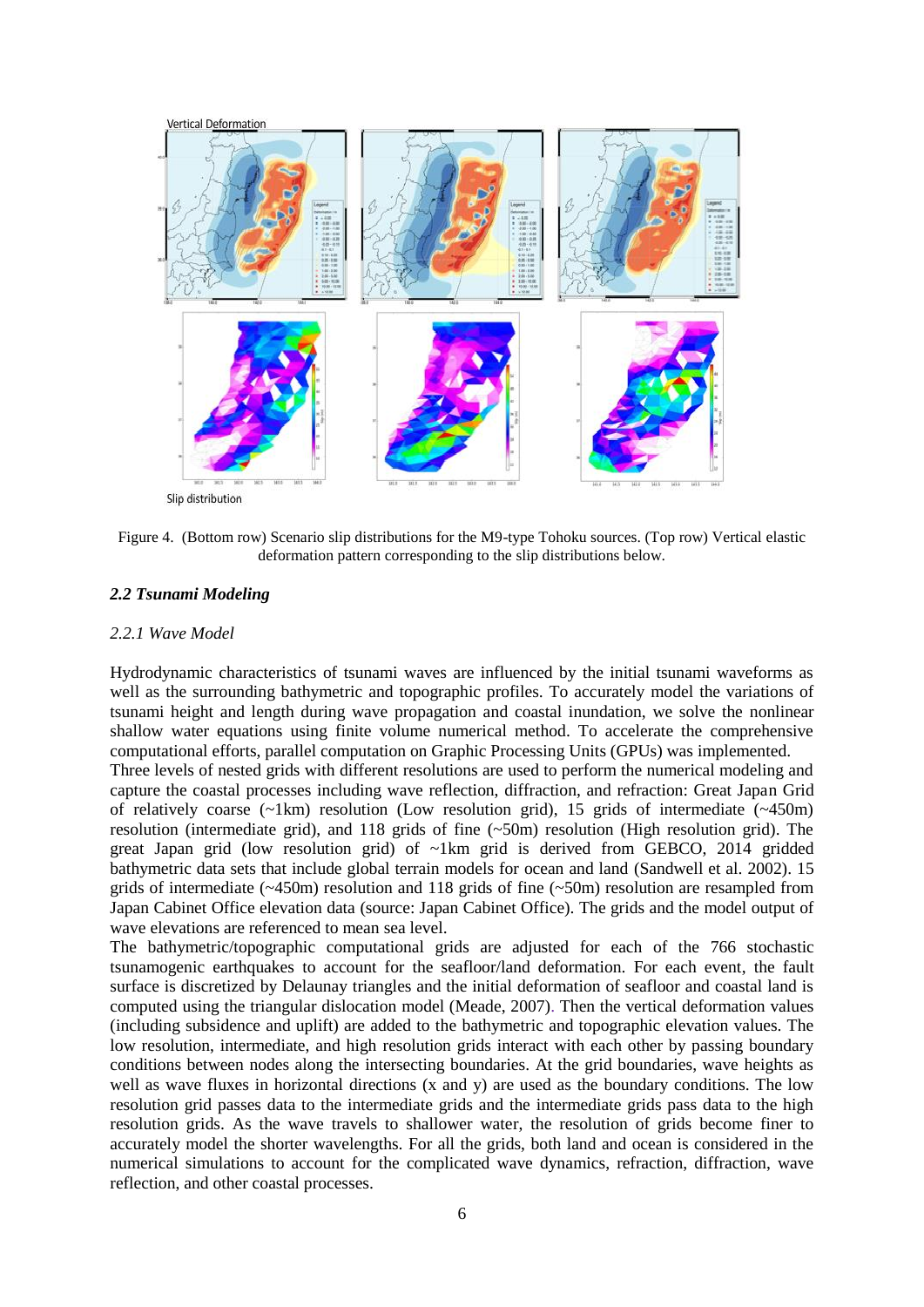The initial sea surface displacement at the time of tsunami generation (initial tsunami wave) is assumed to be identical to the seafloor/land deformation. To consider land friction in the hydrodynamic modeling of wave run-up and coastal inundation, variable surface roughness is considered in the wave model. The existence of vegetation or man-made structures alerts the amount and pattern of tsunami inundation. Therefore, it is important to consider the variable surface roughness based on the land cover data. For this purpose Global Land Use Land Cover (LULC) is used and resampled for the fine resolution grids. For the intermediate grids the roughness data provided by Cabinet office is used.

The numerical model is run for 6 hours after the generation of the tsunami waves to model the full lifetime of tsunami waves, coastal processes, and coastal inundation.

#### *2.2.2 Historical 2011 tsunami event*

The  $M_W = 9.1$  2011 Tohoku earthquake and tsunami occurred at 14:46 JST on Friday 11 March 2011. The earthquake ground shaking and the tsunami waves impacted northeast coast of Japan as well as the far-field regions. They travelled along the Pacific Ocean and reached Crescent city in USA.

A lot of studies have been done regarding the reconstruction of slip distribution of Tohoku event. In this study we used Simons et all, 2011 who used GPS satellite data to calculate slip values and slip distribution in this event.

For validation purposes, we compare the numerical results of water elevation in inundated areas with observation data (Figure 5). Tsunami waves are travelling from right of the image to the left. Numerical results are shown in solid color and the observation data is shown in circles. As shown in this figure numerical results agree very well with the observation data in terms of inundation extent as well as the water elevations.

In addition, we performed a study on the maximum wave runup and compared it with the casualty data gathered by UNESCO (Figure 6). Ishinomaki in Miyagi Prefecture experiences the highest runup of about 20m. At the same location about 4000 people were reported to be dead or missing. This comparison shows that the real-time numerical results of runup can be used in future to predict the most vulnerable regions to that specific tsunami. The results can be used by warning systems as well as the first responders who would go to the most vulnerable regions after a disaster occurs. In our stochastic set 10 out of 766 events for the Tohoku source with a variety of possible slip distribution [\(](#page-5-0) [Figure](#page-5-0) 4). Results will be presented in the next sections.



Figure 5. Comparison of numerical result of water elevation for 2011 Tohoku event with observation data (solid color is corresponding to numerical results, circles are corresponding to observation data)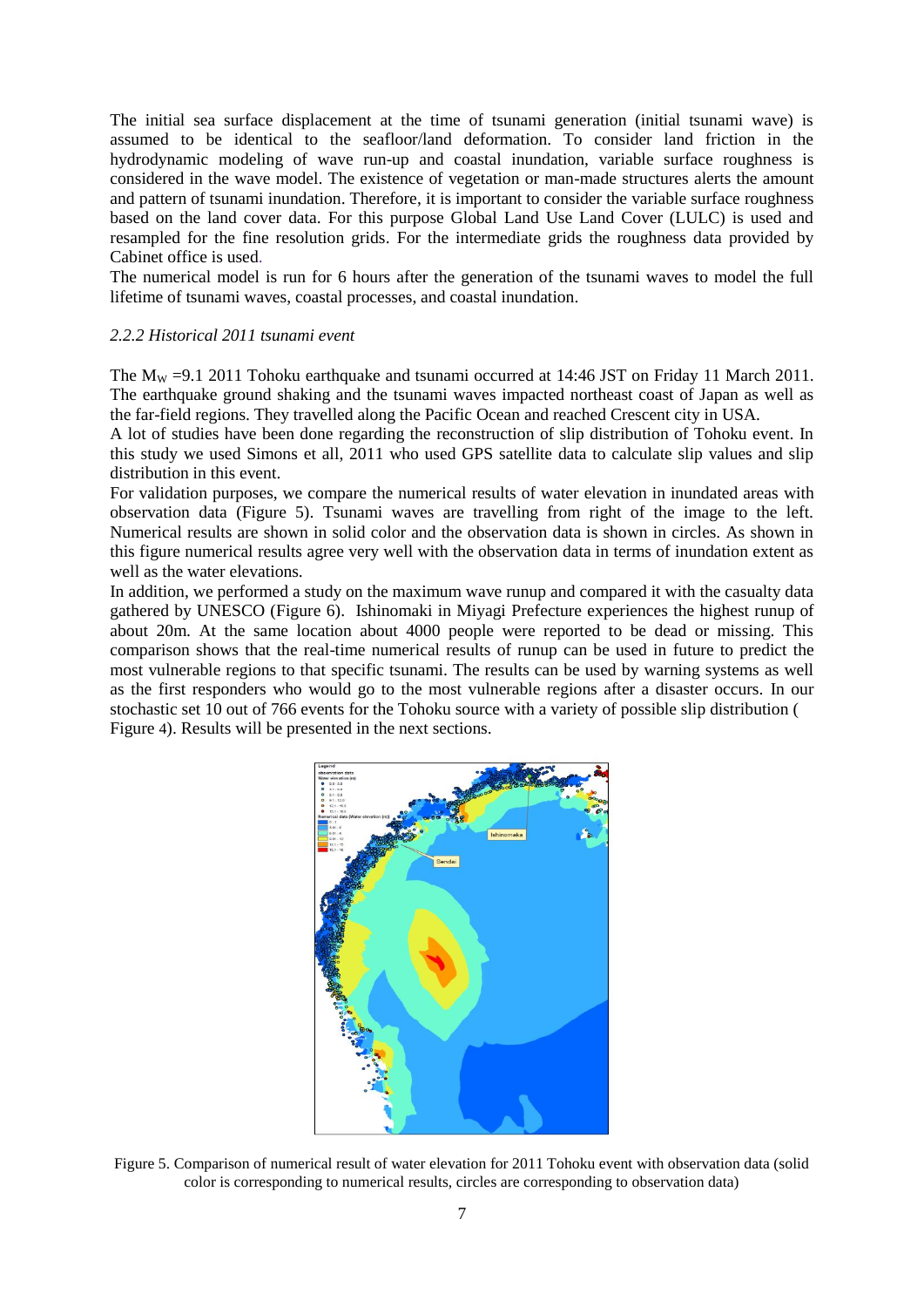

Figure 6. Runup simulations (left) and reported deaths and missing in Sendai region (right).

## *2.2.3 Inundation Results*

The numerical wave model is used to model the tsunami wave propagation and coastal inundation for each stochastic tsunami event along the Japanese coastline. GPU parallel computation is used to accelerate the high computational efforts needed to solve wave equations on three layers of embedded grids. Tsunami hazard maps including the inundation depths and tsunami extends are developed.

Figure 7 shows the histogram of maximum water depth at Tokyo and Chiba cities. The histograms include results of 87 tsunami events out of 766 stochastic events, which were generated on the Sagami Trough geometries (not shown). These examples are chosen as the Sagami Trough events is often considered as primary tsunami source for the Tokyo area. Tokyo could experience a maximum of water depth of 3m, while Chiba city could experience water depth up to 5m. Tokyo and Chiba are geographically close to each other, however, the geographic and bathymetric profile of coastline as well as the direction of generated tsunami waves, make Chiba more vulnerable to tsunami waves in comparison to Tokyo city.

Figure 8 shows an inundation map of one of our stochastic events at Sendai region as well as the histogram of maximum water depth at Ishinomaki and Sendai cities. The histograms include results of 10 tsunamis out of 766, which were generated at HERP Tohoku rupture zone. These 10 events are using the HERP Tohoku source that extend slightly further to the south as the 2011 Tohoku source event but with different slip realizations (see Figure 4). As shown in Figure 6, these events have high impact on Ishinomaki and Sendai cities. The maximum water depth could reach ~16m in Ishinomaki city and ~14m in Sendai city. Ishinomaki experiences higher tsunami waves in comparison to the Sendai city due to the direction of how propagate towards the two cities. The largest coastal inundations correlates to the height of initial seafloor uplift, which generates the initial tsunami waves but other parameters such as bathymetry and topography profiles and characteristics of land cover could play an important role in the wave heights, wave lengths and their directions. In addition, coastal processes such as secondary waves, reflected waves, wave refraction and wave diffraction play an important role in the extends of tsunami inundations.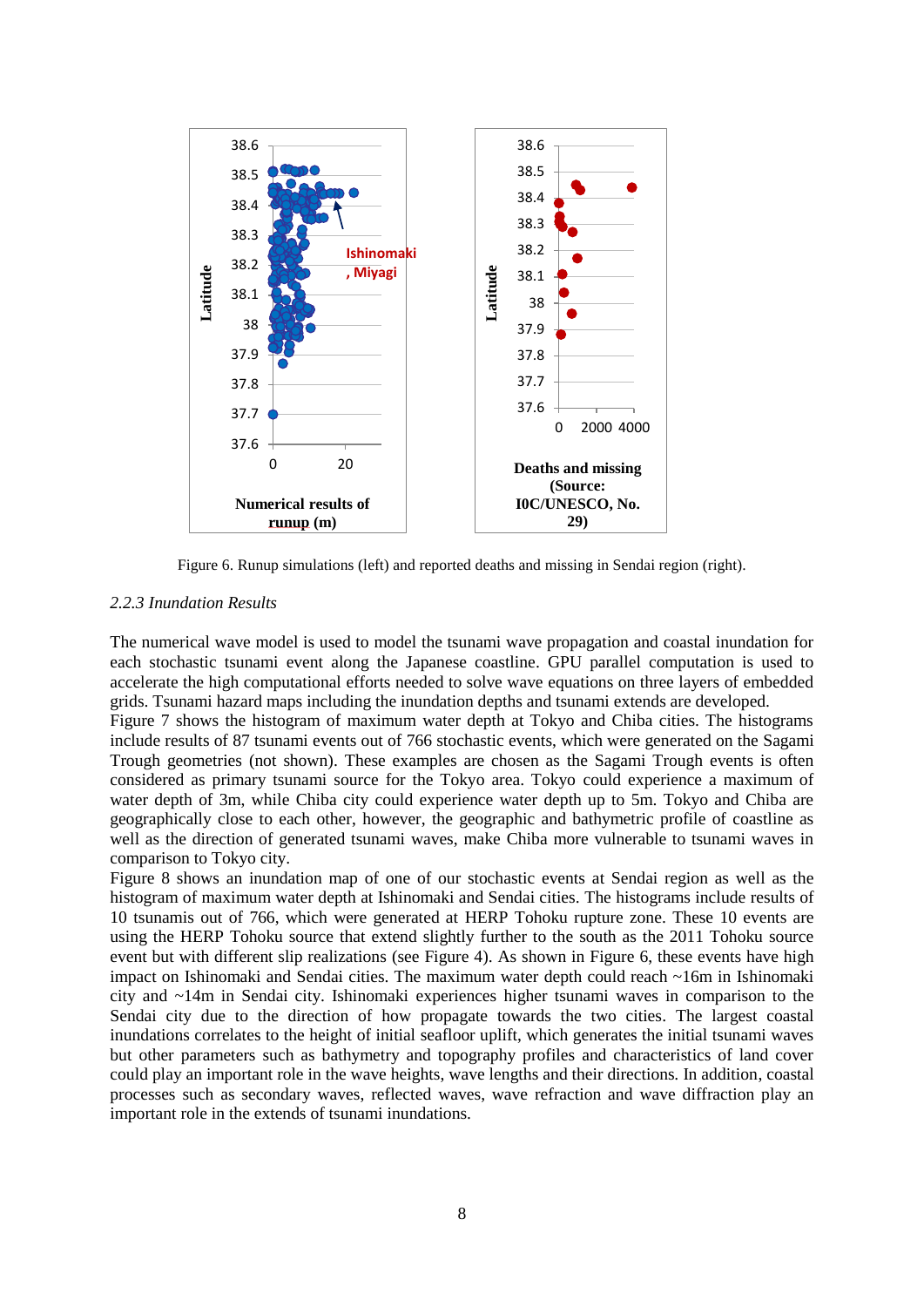

Figure 7. Histogram of maximum water depth (m) at Tokyo and Chiba cities. Note: Only tsunami events generated from Sagami trough are included in these histograms (87 Sagami ruptures).



Figure 8. (Left) Inundation depths and extent at Sendai region corresponding to one of stochastic events. (Top right) Histogram of maximum water depth (m) at Ishinomaki and (Bottom right) Sendai cities. Note: Only 10 tsunamis generated from Tohoku rupture zone as in HERP are included in these histograms .

Figure 9 illustrates an inundation map of one of our stochastic events at Fukushima nuclear plant region as well as the histogram of maximum water depth at Fukushima Daiichi plant and Fukushima Daini plant. The histograms include the 10 HERP Tohoku tsunami source events and have very high inundations on both locations, the Daiichi and Daini nuclear plants. The maximum water depth reaches up to ~24m at both of these nuclear plants illustrating their high risk related to tsunami waves generated from the Tohoku rupture zone. The Daiichi plant suffered from fatal damage following the 2011 tsunami and several reactors of Daini nuclear plant automatically shut down.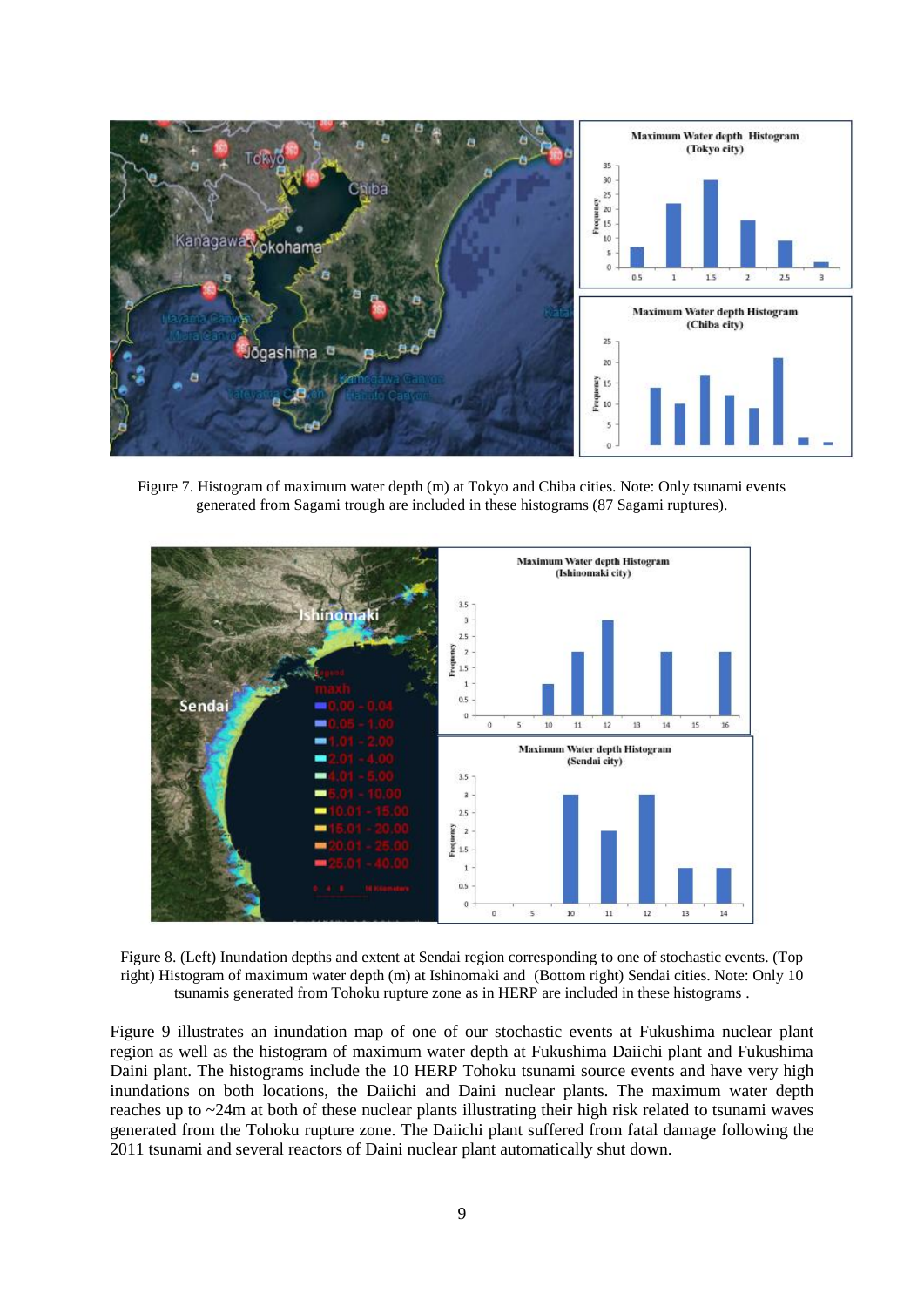

Figure 9. (Left) Inundation depths and extent at Fukushima region corresponding to one of HERP Tohoku source stochastic events. (Right top) Histogram of maximum water depth (m) at Fukushima Daiichi nuclear plant and (Right bottom) Fukushima Daini nuclear plant. Note: Only tsunami events generated from HERP Tohoku rupture zone are included in these histograms (10 events are generated from the tsunami rupture).

# **3. ECONOMIC TSUNAMI RISK**

Large tsunamis can results in large economic and insured losses for local communities as well as for the global community due to the business interruption. In addition to the tsunami hazard model that includes tsunami generation, wave propagation, and coastal inundation, RMS has developed a tsunami vulnerability model that identifies the vulnerability of buildings and onshore structures to the tsunami waves in different regions. The tsunami vulnerability model includes an extensive empirical analysis that was developed using the detailed tsunami damage data of 2011 Tohoku event (Charvet et al. 2015, Farahani et al. 2017, Masuda et al. 2012). The tsunami hazard model and the vulnerability model are combined by the exposure model to deliver economic losses.

Figure 10 illustrates the inundation map of one of the Tohoku-like stochastic events along with the corresponding Mean Damage Ratio (MDR) values. Regions with high inundation depths result in MDR values close to 100% MDR imply fatal damage of structures. Mean Damage Ratios (MDR) are calculated by the convolution of the vulnerability with the hazard values. The calculations are performed on 50m resolution grids and for each  $50m^2$  cell, an MDR-value is calculated for each of the stochastic events leading to a range of possible outcomes depending on the rupture scenario. The inundation map MDR comparison shows the impact of the inundation height with the MDR in each cell, illustrating also that higher inundation values lead to higher MDRs.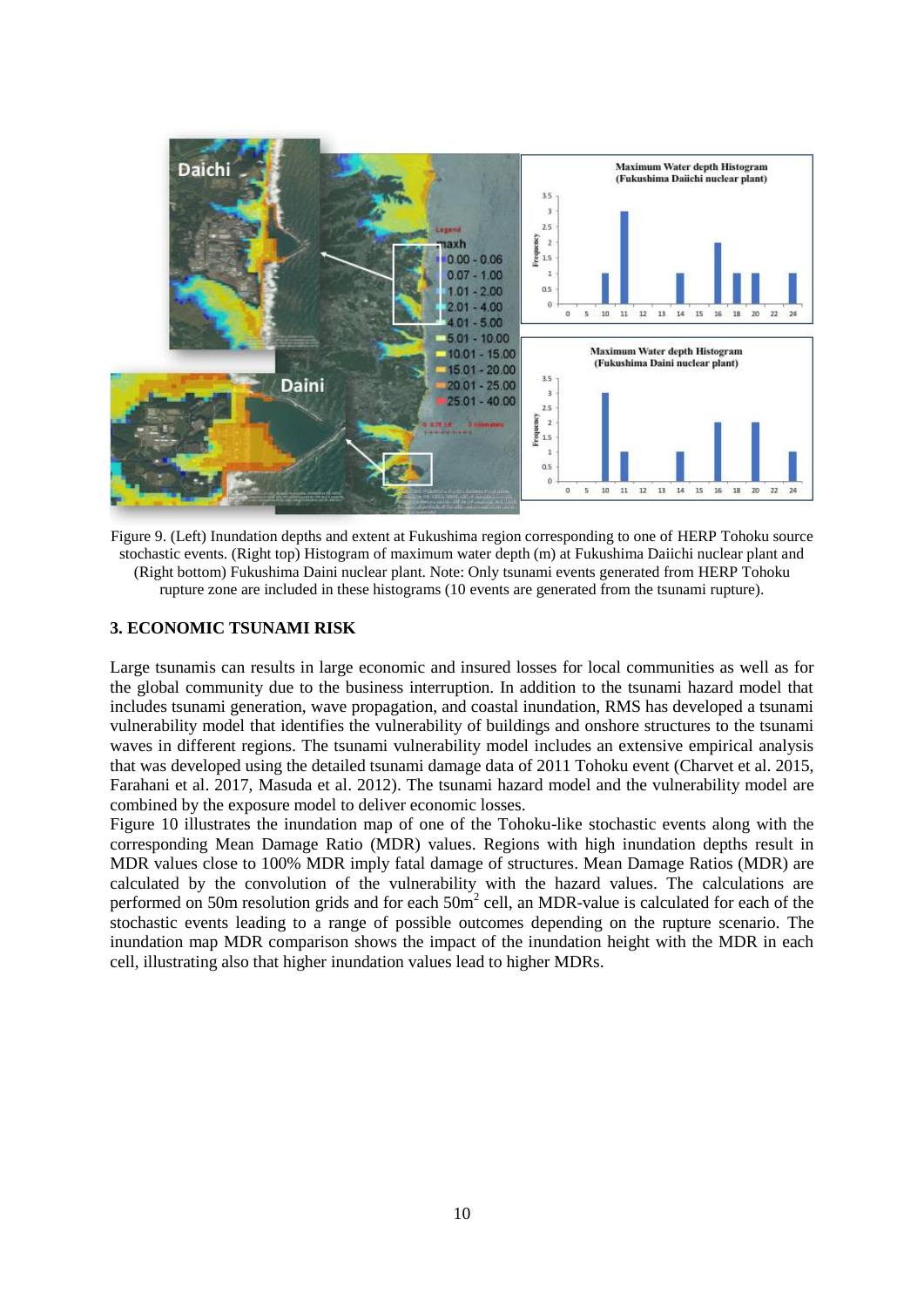

Figure 10. Left: Inundation map of one of the stochastic tsunami event. Right: Corresponding Mean Damage Ratios (MDR)

# **4. CONCLUSIONS**

We implemented a comprehensive probabilistic method to model tsunami risk for insurance portfolios across Japan. We detail the methodology for the probabilistic tsunami model based on the source geometry definition and various non-uniform slip-distributions, calculated and selected for the offshore sources as defined in the 2017 National seismic hazard map for Japan. We compare and evaluate the modeling steps to data observed following the 2011 Tohoku M9-type event.

We reconstructed the 2011 Tohoku tsunami event and compared the modeled runup with the observed data to validate the numerical model achieving good qualitative and quantitative agreement. Then we numerically modeled the tsunami waves generated from the full set of probabilistic non-uniform slipdistributions. Histograms of inundation values illustrate the impact on various key cities and locations of Japan. The distribution of mean damage ratios highlights their correlation with the inundation maps and also illustrates the RMS model capability to resolve local damage differences at a scale of  $50m<sup>2</sup>$ along the coastlines of Japan. The mean damage ratios serve to estimate and differentiate economic risk at various administrative divisions relevant for the financial industry in Japan.

#### **5. REFERENCES**

Charvet I, Suppasri A, et al. (2015). A multivariate generalized linear tsunami fragility model for Kesennuma City based on maximum flow depths, velocities and debris impact, with evaluation of predictive accuracy. Natural Hazards, 79(3): 2073–2099, https://doi.org/10.1007/s11069-015-1947-8.

Davies G, Horspool N, et al. (2015). Tsunami inundation from heterogeneous earthquake slip distributions: Evaluation of synthetic source models. Journal of Geophysical Research: Solid Earth, https://doi.org/10.1002/2015JB012272.

Farahani RJ, Woessner J, et al. (2017). Tsunami Risk for insurance portfolios from mgathrust earthquakes in the Cascadia subduction zone. In 16th World Conference on Earthquake Engineering (p. Paper No 3149). Santiago de Chile.

Goda K (2015). Effects of Seabed Surface Rupture Versus Buried Rupture on Tsunami Wave Modeling: A Case Study for the 2011 Tohoku, Japan, Earthquake. Bulletin of the Seismological Society of America, 105(5): 2563– 2571, https://doi.org/10.1785/0120150091.